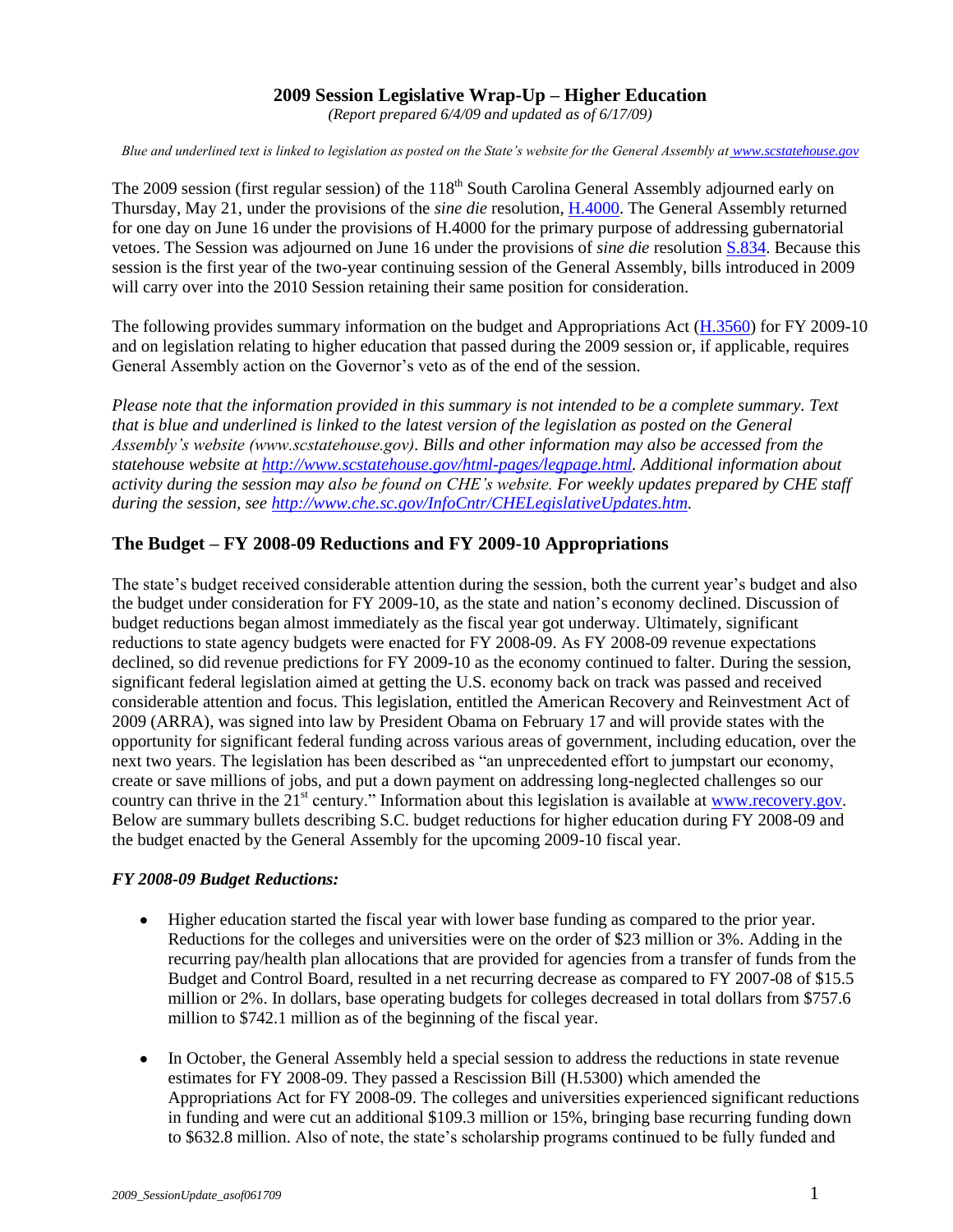were not reduced. With the passage of the Rescission Bill, there was a shift of \$10 million for LIFE scholarships from general funds to lottery funds which resulted in the appropriations for the Centers of Economic Excellence program being reduced in the lottery from \$10 million to zero. CHE and other higher education programs that flow through CHE as well as Tuition Grants administration were not exempted and received reductions similar to the institutions.

- In December 2008, the state's revenue estimates were again reduced. The result was the enactment of  $\bullet$ a 7% across-the-board reduction for state agencies including higher education. This cut meant additional reductions for the state's colleges and universities of \$44.2 million – bringing the total funding for colleges and universities down to \$588.5 million. Due to budget provisions, the state's scholarship and grant programs continued to be exempted from the reductions. CHE and other higher education programs that flow through CHE, as well as Tuition Grants administration, were not exempted and also received the 7% reduction.
- In March 2009, an additional 2% across-the-board cut was enacted. College and university funding was cut by \$11.8 million – bringing the total institutional base funding down to \$576.7 million. As of the March reductions, the resulting total reductions for colleges and universities as compared to FY 2007-08 is \$181 million or 24%. The funding level is similar to 1995 levels, not adjusted for inflation. Again, the state's scholarship and grant programs continued to be exempted from the reductions CHE and other higher education programs that flow through CHE, as well as Tuition Grants administration, were not exempted and also received the 2% reduction.
- On June 11, the Board of Economic Advisors met and once again voted to reduce the state's revenue estimates for FY 2008-09. The estimates were reduced by \$92 million (approximately 2%), and the reduction will have to be addressed, if necessary, through returned carry forward funds and available general reserve funds as the state's books are closed.

|                                                                                       |                    | FY 2008-09         |                                   |                           |                                   |  |  |
|---------------------------------------------------------------------------------------|--------------------|--------------------|-----------------------------------|---------------------------|-----------------------------------|--|--|
|                                                                                       | FY 2007-08         | <b>July 2008</b>   | Oct. 2008<br><b>Recision Bill</b> | Dec. 2008<br>7% statewide | <b>March 2009</b><br>2% statewide |  |  |
| <b>Base Recurring Operating Funds</b><br>for SC's Public Colleges and<br>Universities | \$757.6<br>million | \$742.1<br>million | \$632.8<br>million                | \$588.5<br>million        | \$576.7<br>million                |  |  |
| <b>Cumulative Reduction compared</b><br>to FY 2007-08                                 |                    | \$15.5             | \$124.8                           | \$169.1                   | \$180.9                           |  |  |
| <b>Cumulative Percent Reduction</b><br>compared to FY 2007-08                         |                    | 2%                 | 16.5%                             | 22.3%                     | 23.9%                             |  |  |

Table 1. Summary of FY 2008-09 Budget Reductions for Higher Education Institutions described above

### *FY 2009-10 Appropriations Act, [\(H.3560\)](http://www.scstatehouse.gov/sess118_2009-2010/appropriations2009/ta09ndx.htm)*

The General Assembly finished its work on the FY 2009-10 budget on May 21 after considering gubernatorial vetoes. The budget includes three parts: Part 1A, recurring fund recommendations; Part 1B, temporary provisos or instructions relating to the expenditure of appropriated funds; and Part III, federal ARRA state fiscal stabilization funds for education and government services. (A copy of the Appropriations Act as ratified with the Governor's vetoes noted is available at [http://www.scstatehouse.gov/sess118\\_2009-](http://www.scstatehouse.gov/sess118_2009-2010/appropriations2009/ta09ndx.htm) [2010/appropriations2009/ta09ndx.htm](http://www.scstatehouse.gov/sess118_2009-2010/appropriations2009/ta09ndx.htm) .) Part III recommendations include allocations from a total of \$694 million in stabilization funds that are available to South Carolina for education and government services. Per the ARRA provisions, 81.8% of these funds must be provided to education and the remaining 18.2% to other government services. The stabilization funds received a great deal of focus because the Governor and General Assembly were at odds regarding the acceptance and application of the funds. Lawsuits were filed to compel the Governor to accept the funds. A federal district court considered the cases to determine whether the issue was appropriate for the federal or state court and acted to remand the cases to the state for consideration. The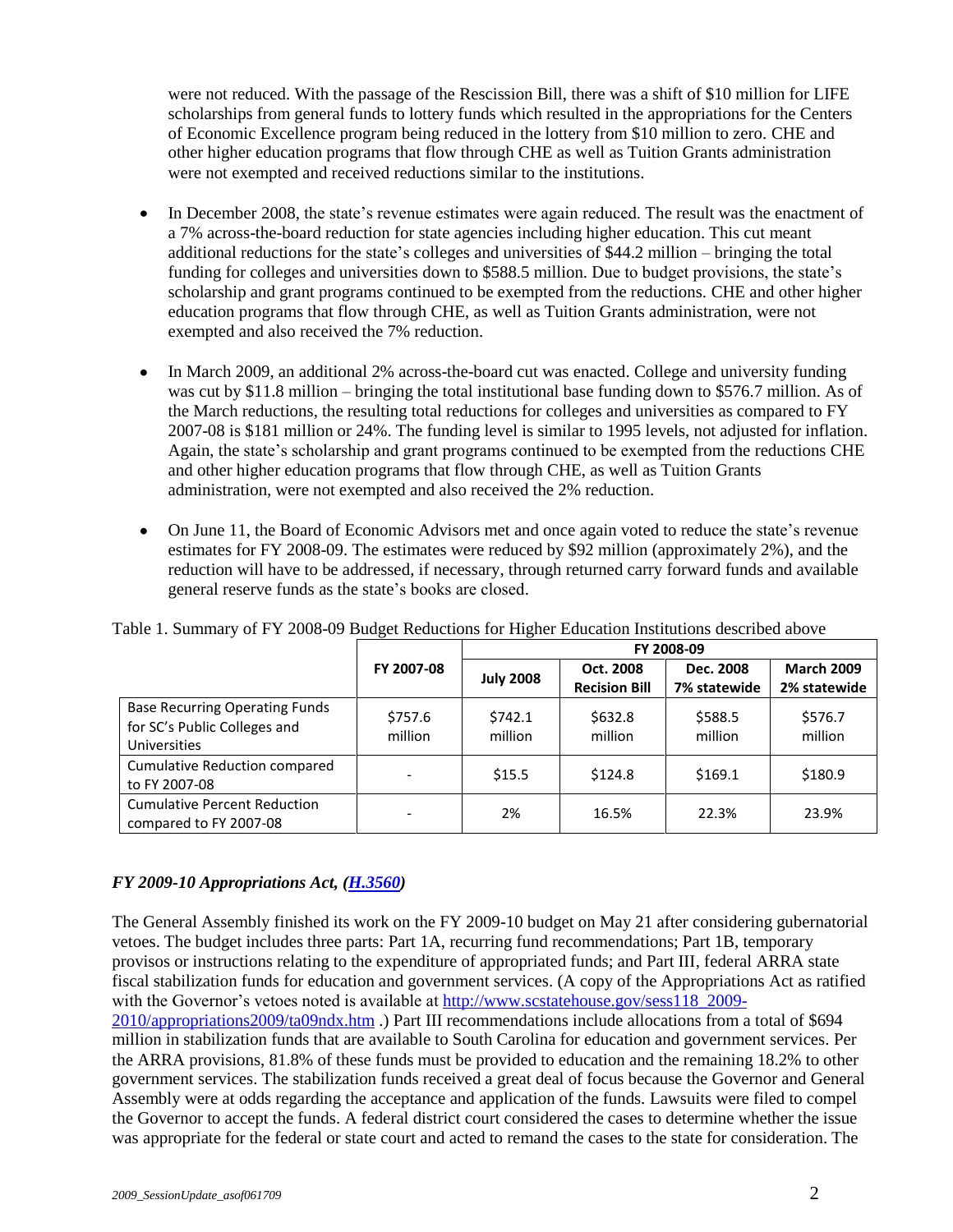S.C. Supreme Court considered the cases and on June 5 issued its ruling mandating the Governor apply for the funds. On June 8, the Governor filed the state's initial application with the U.S. Department of Education as required, thereby paving the way for the state to receive the education and government services ARRA funds. A resource memo for institutions regarding these funds is available on CHE's website at [http://www.che.sc.gov/InfoCntr/ARRA/ARRA\\_Resource\\_Memo\\_Jun12\\_2009.pdf.](http://www.che.sc.gov/InfoCntr/ARRA/ARRA_Resource_Memo_Jun12_2009.pdf)

The state's budget will remain a concern in FY 2009-10. When the S.C.'s Board of Economic Advisors met on June 11, the Board not only acted to reduce the FY 2008-09 estimates as report above, but also voted to reduce the FY 2009-10 estimates by \$120 million. During its return session on June 16, the General Assembly took no action to address the lowered estimates. It is expected that the Budget and Control Board when it meets next will take action to do so with the most likely scenario being the use of the Capital Reserve Fund to address the reduction in the revenue estimates.

The following summarizes the FY 2009-10 budget recommendations:

- **Recurring base funding** for institutions is level with the current FY 2008-09 level (i.e., \$576.7) million). CHE and Tuition Grants received small administrative cuts, \$24,415 and \$7,543, respectively, but otherwise level funding.
- **Federal stimulus stabilization funds for education and government services** are included as described above in Part III of the budget. The General Assembly recommended that approximately half of the stabilization funds (\$348,004,163) that are available to S.C. will be allocated in FY 2009-10. The remaining available funds are to be allocated in FY 2010-11. For higher education, the FY 2009-10 allocation is \$99,922,339 and is distributed across the colleges and universities relative to the shortfalls in funding experienced since FY 2007-08 per federal provisions. K-12 receives an allocation of \$184,922,339 for base student costs and \$63,159,477 is allocated across other state agencies, including primarily public safety and prisons. Included among these later allocations is an allocation of \$364,440 for the University Center of Greenville.
- **Scholarship/Grant Programs:** Merit-scholarship programs (Palmetto Fellows, LIFE and HOPE)  $\bullet$ are fully funded for anticipated growth. It is noted, however, that the appropriations remain approximately level with FY 2008-09 allocations since it is expected that there are sufficient carry forward funds from the merit-based scholarship allocations to cover the anticipated growth in the upcoming year. Need-based Grants are funded at this year's base level with an additional \$1.5 million in nonrecurring or one-time funds to be provided. Tuition Grants and Lottery Tuition Assistance Programs are funded at the current levels. (Note: HOPE and Lottery Tuition Assistance receive only lottery funds. The other programs receive a mix of lottery and recurring base funds. A summary table is provided for the merit-based and need-based scholarship and grant programs.)

|                       | <b>Palmetto</b><br><b>Fellows</b>                                                                                                       | <b>LIFE</b>   | <b>HOPE</b> | Lottery<br><b>Tuition</b><br>Assistance | Need-based   | <b>SC Tuition</b><br>Grants* | <b>National</b><br>Guard<br><b>Tuition</b><br><b>Assistance</b> |
|-----------------------|-----------------------------------------------------------------------------------------------------------------------------------------|---------------|-------------|-----------------------------------------|--------------|------------------------------|-----------------------------------------------------------------|
| General Fund          | \$12,000,000                                                                                                                            | \$71.033.307  | \$0         | \$0                                     | \$12,000,000 | \$21,802,247                 | \$0                                                             |
| Lottery Funds         | \$30,277,240                                                                                                                            | \$85,256,682  | \$7.823.474 | \$47,000,000                            | \$11.631.566 | \$7.766.604                  | \$1,700,000                                                     |
| Other<br>Nonrecurring | These programs will receive any excess<br>unclaimed prize funds after \$20.87 million in<br>appropriated expenditures from these funds. |               |             |                                         | \$1,500,000  |                              |                                                                 |
| <b>Total</b>          | \$42,277,240                                                                                                                            | \$156,288,989 | \$7,823,474 | \$47,000,000                            | \$25,131,566 | \$29,568,851                 | \$1,700,000                                                     |

Table 2. Summary of scholarship and grant appropriations for FY 2009-10

*\* Program administered by the SC Tuition Grants Commission. All other programs administered by CHE.*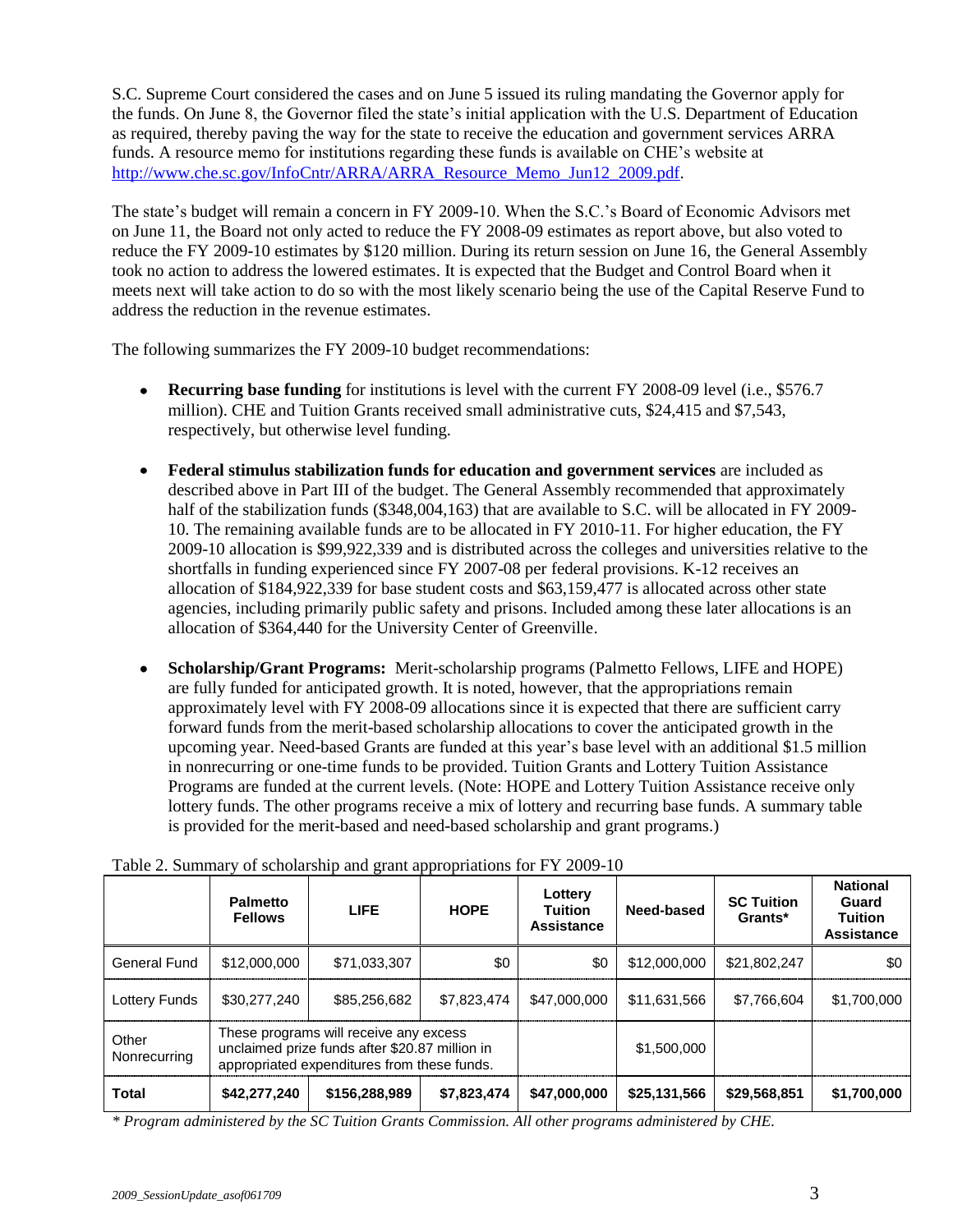- **Other lottery programs for higher education** are funded at the current level (i.e., Lottery Technology for 2-yr and 4-yr at \$12 million, Higher Education Excellence Enhancement Program at \$4.7 million, S.C. State at \$2.5 million, Centers of Economic Excellence\* at zero, Critical Needs Nursing Initiative at \$1 million in excess unclaimed prize funds, Technical College Allied Health Initiative at \$4 million in excess unclaimed prize funds, and the Technical College CATT program at \$2 million in excess unclaimed prize funds.) [*\*It is noted that the Centers of Economic Excellence received \$30 million annually since the inception of the lottery. Last year the funding was reduced to \$10 million and then with the passage of the Rescission Bill to zero; Legislation was passed in 2008 that enables interest to be used for awards.]*
- **Other nonrecurring allocations for higher education:** The University Center of Greenville (UCG) was provided \$635,560 in nonrecurring funds through budget provisos 90.19 and 90.21 in addition to \$364,440 in federal stabilization funds and just under \$360,000 in base recurring funds. (Note: UCG lost nonrecurring funds that had been received consistently in previous years. The \$1 million in nonrecurring funds for FY 2009-10 that has been appropriated (nonrecurring and federal stimulus) assists with the deficit created by the loss of the FY 2008-09 nonrecurring funds but does not result in a net program increase over the past year.)
- **Temporary Budget Provisos included in the Appropriations Act as Part 1B Provisions**: The following list includes select provisos of interest for higher education or related to all agencies and impacting higher education that are NEW or AMENDED for FY 2009-10. The full text of the proviso is provided below. New language is underlined and italicized. Strikethrough denotes deleted text. Bolded and italicized text indicates a proviso vetoed by the Governor that was sustained by the General Assembly.
	- **6.22.** (CHE: Need-Based Grant Allocation Methodology) Need-based grant funds for public institutions must be allocated using a methodology that considers state resident Pell Grant recipients such that each public institution shall receive an amount sufficient to provide a similar level of support per state resident Pell recipient when compared to tuition and required fees. However, no public institution shall receive less *a smaller proportion of* funding than would be provided under the *student enrollment* methodology used in FY 2007-08 *past years*.
	- **6.23.** (CHE: Tuition Age) For Fiscal Year 2008-2009 *2009-10*, the age limitation for those children of certain war veterans who may be admitted to any state-supported college, university, or post high school technical education institution free of tuition is suspended for eligible children that successfully appeal the Division of Veterans Affairs on the grounds of a serious extenuating health condition.
	- **6.24.** (CHE: Mandatory Furlough) In a fiscal year in which the general funds appropriated for an institution of higher learning are less than the general funds appropriated for that institution in the prior fiscal year, or whenever the General Assembly or the Budget and Control Board implements a midyear across-the-board budget reduction, agency heads for institutions of higher learning and the State Board for Technical and Comprehensive Education through policy and procedure for the Technical College System may institute employee furlough programs of not more than twenty working days in the fiscal year in which the deficit is projected to occur. The furlough must be inclusive of all employees *in an agency or within a designated department or program* regardless of source of funds, place of work, or tenure status, and must include employees in classified positions and unclassified positions as well as agency heads. *A furlough program may also be implemented by pay band for classified employees and by pay rate for unclassified employees. Law enforcement, employees who provide direct patient or client care, and front-line employees who deliver direct customer services may be exempted from a mandatory furlough. If the furlough includes the entire agency, the furlough must include the agency head.* Scheduling of furlough days, or portions of days, shall be at the discretion of the agency or individual institution. *In the event that an agency implements both a voluntary furlough program and a mandatory furlough program during the fiscal year, furlough days taken voluntarily will count toward furlough days required by the mandatory furlough.* During this furlough, affected employees shall be entitled to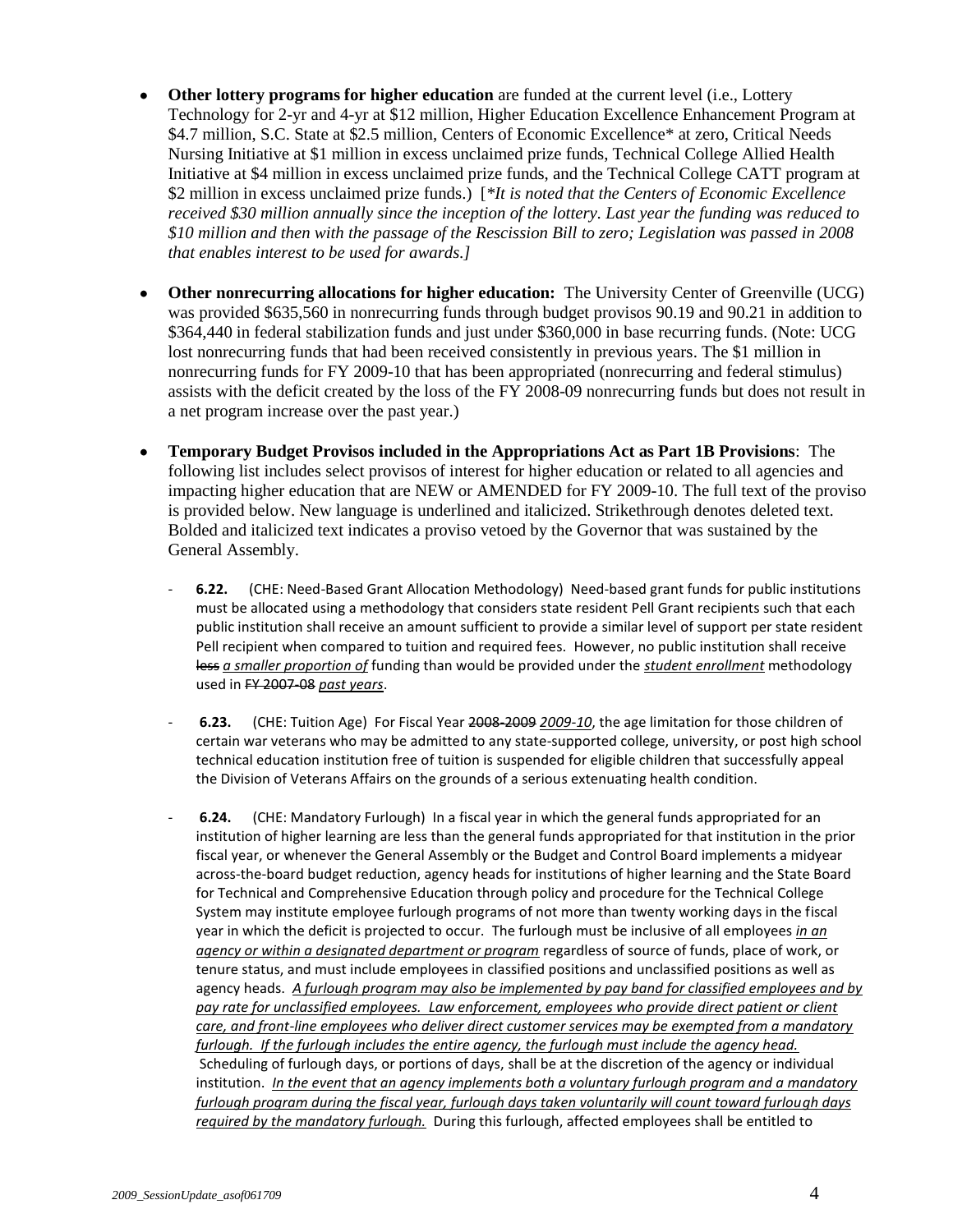participate in the same state benefits as otherwise available to them except for receiving their salaries. As to those benefits which require employer and employee contributions, including but not limited to contributions to the South Carolina Retirement System or the optional retirement program, institutions will be responsible for making both employer and employee contributions during the time of the furlough if coverage would otherwise be interrupted; and as to those benefits which require only employee contributions, the employee remains solely responsible for making those contributions. Placement of an employee on furlough under this provision does not constitute a grievance or appeal under the State Employee Grievance Act. In the event an institution's reduction is due solely to the General Assembly transferring or deleting a program, this provision does not apply. The implementation of a furlough program authorized by this provision shall be on an institution by institution basis. *Agencies may allocate the employee's reduction in pay over the balance of the fiscal year for payroll purposes regardless of the pay period within which the furlough occurs if that employee is non-exempt under the provisions of the federal Fair Labor Standards Act. State agencies shall report information regarding furloughs to the Office of Human Resources of the Budget and Control Board as requested.*

- *6.25. (CHE: University Center of Greenville Funding Plan) For the current fiscal year, the Board of the University Center of Greenville shall develop a plan by September 1, 2009, to address the annual operational funding needs of the University Center of Greenville. This plan shall be implemented to address the funding needs for Fiscal Year 2009-10. The plan may include a fee per credit hour assessed to institutions with students enrolled in the University Center of Greenville. Revenues collected shall not exceed \$1,100,000 for the current fiscal year.*
- *6.26. (CHE: Religious Activities) For Fiscal Year 2009-2010, state supported higher education institutions receiving Federal Stimulus Stabilization funds must continue to support, operate and maintain existing religious programs, instruction, and facilities used for religious activities.*
- *6.27. (CHE: Scholarships Funded From Unclaimed Capital Credits) For the current fiscal year, businesses identified in Section 27-18-30(C) of the 1976 Code who have contributed to a scholarship program at an institution of higher education in South Carolina from unclaimed capital credits for the last five consecutive years may continue to fund the scholarships for those students who were awarded scholarships prior to the 2009-2010 academic year, and such funds are exempt from the provisions of Section 27-18-30(C) provided that the reporting requirements of Section 27-18-180 are met.*
- *17.4. (MUSC: Preterm Birth Prevention) For Fiscal Year 2009-10, the Medical University of South Carolina shall implement a preterm prevention case management program utilizing a disease management coordination network for the Medicaid fee for service population in the Low Country Perinatal Region. The purpose of the program is to reduce premature births, neonatal morbidity and mortality, and the attendant costs for neonatal intensive care. The Department of Health and Human Services shall provide administrative funding to the Medical University of South Carolina for the cost of this program.*
- 18.5. (TEC: Caterpillar Dealer Academy) The area commission for the Florence-Darlington Technical *College may waive the requirements of Chapter 112 of Title 59 for student participants in the Caterpillar Dealer Academy operated by Florence-Darlington Technical College.*
- *18.6. (TEC: Financial and Human Resource Functions Consolidation Plan) The State Board for Technical and Comprehensive Education is directed to develop a plan to consolidate financial and human resources functions, where possible, between like institutions of the state's technical college system. This plan, including an estimate of the cost savings, must be submitted to the Chairman of the Senate Finance Committee and the House Ways and Means Committee no later than December 31, 2009.* S*outh Carolina for the cost of this program.*
- *\*Proviso 80A.7 was vetoed by the Governor, and the General Assembly sustained the veto. 80A.7. (BCB: Compensation - Agency Head Salary) In the event of an agency head or technical or community college president vacancy, the governing board of the agency or the Governor, or the appointing authority of a technical or community college president, must be in accord with and have*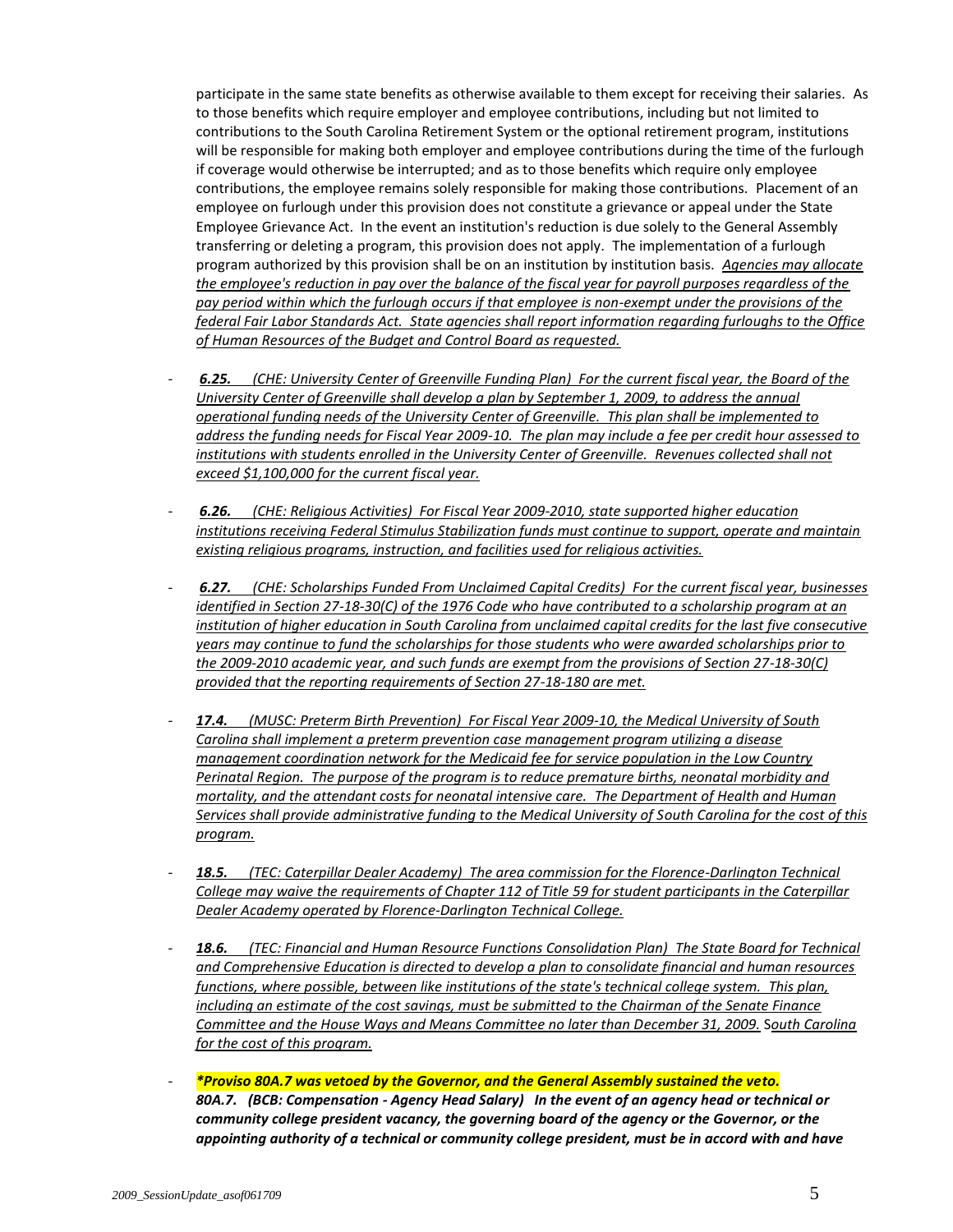*the prior favorable recommendation of the Agency Head Salary Commission to set, discuss, offer, or pay a salary for the agency head or technical or community college president at a rate that exceeds the minimum of the range established by the Agency Head Salary Commission. Boards and commissions of newly created agencies shall not offer or pay a salary to a prospective agency head until a salary range has been established and the salary approved by the Agency Head Salary Commission. The funding for the salaries of any agency head or technical or community college president should come from resources within the agency. The Budget & Control Board shall contract every four years for a study of agency head and technical or community college president compensation during the current year. The cost of the study must be shared by the participating agencies. The staff of the Budget and Control Board shall serve as the support staff to the Agency Head Salary Commission. Limited only by the maximum of the respective salary range, the General Assembly authorizes the respective appointing authority for an agency head or technical or community college president to provide salary increases for an agency head or technical or community college president only as recommended by the Agency Head Salary Commission. No agency head or technical or community college president shall be paid less than the minimum of the salary pay range nor receive an increase that would have the effect of raising the salary above the maximum of the pay range.* 

- *89.110. (GP: Mandatory State Agency Furlough Program) In a fiscal year in which the general funds appropriated for a state agency, are less than the general funds appropriated for that agency in the prior fiscal year, or in a fiscal year in which an agency that is funded by other funds projects other funds collections to be less than in the prior fiscal year, or whenever the General Assembly or the State Budget and Control Board implements a mid-year across-the-board budget reduction, agency heads may institute employee furlough programs of not more than ten working days in the fiscal year in which the deficit is projected to occur.*

*The furlough must be:*

 *(1) inclusive of all employees in an agency or within a designated department or program regardless of source of funds or place of work, including all classified and unclassified employees in the designated area; or*

 *(2) based upon pay band for classified employees and based upon pay rate for unclassified employees within the agency or designated department respectively.*

 *If the state agency will incur costs for overtime under the federal Fair Labor Standards Act, law enforcement employees and correctional employees may be exempted from a mandatory furlough. Employees who provide direct patient or client care and front-line employees who deliver direct customer services may be exempted from a mandatory furlough. The mandatory furlough must include the agency head. Constitutional officers are exempt from mandatory furlough. Scheduling of furlough days, or portions of days, shall be at the discretion of the agency head, but under no circumstances should the agency close completely.*

 *During this furlough, affected employees shall be entitled to participate in the same state benefits as otherwise available to them except for receiving their salaries. As to those benefits that that require employer and employee contributions, including but not limited to contributions to the South Carolina Retirement System or the optional retirement program, the state agencies, institutions, and departments are responsible for making both employer and employee contributions if coverage would otherwise be interrupted; and as to those benefits which require only employee contributions, the employee remains solely responsible for making those contributions.*

 *Placement of an employee on furlough under this provision does not constitute a grievance or appeal under the State Employee Grievance Procedure Act.*

 *In the event the reduction for the state agency, institution, or department is due solely to the General Assembly transferring or deleting a program, this provision does not apply. The implementation of a furlough program authorized by this provision shall be on an agency-by-agency basis. Agencies may allocate the employee's reduction in pay over the balance of the fiscal year for payroll purposes regardless of the pay period within which the furlough occurs. In the event that an agency implements both a voluntary furlough program and a mandatory furlough program during the fiscal year, furlough days taken voluntarily shall count toward furlough days required by the mandatory furlough.*

 *The State Budget and Control Board shall promulgate guidelines and policies, as necessary, to implement the provisions of this proviso. State agencies shall report information regarding furloughs to the Office of Human Resources of the State Budget and Control Board.*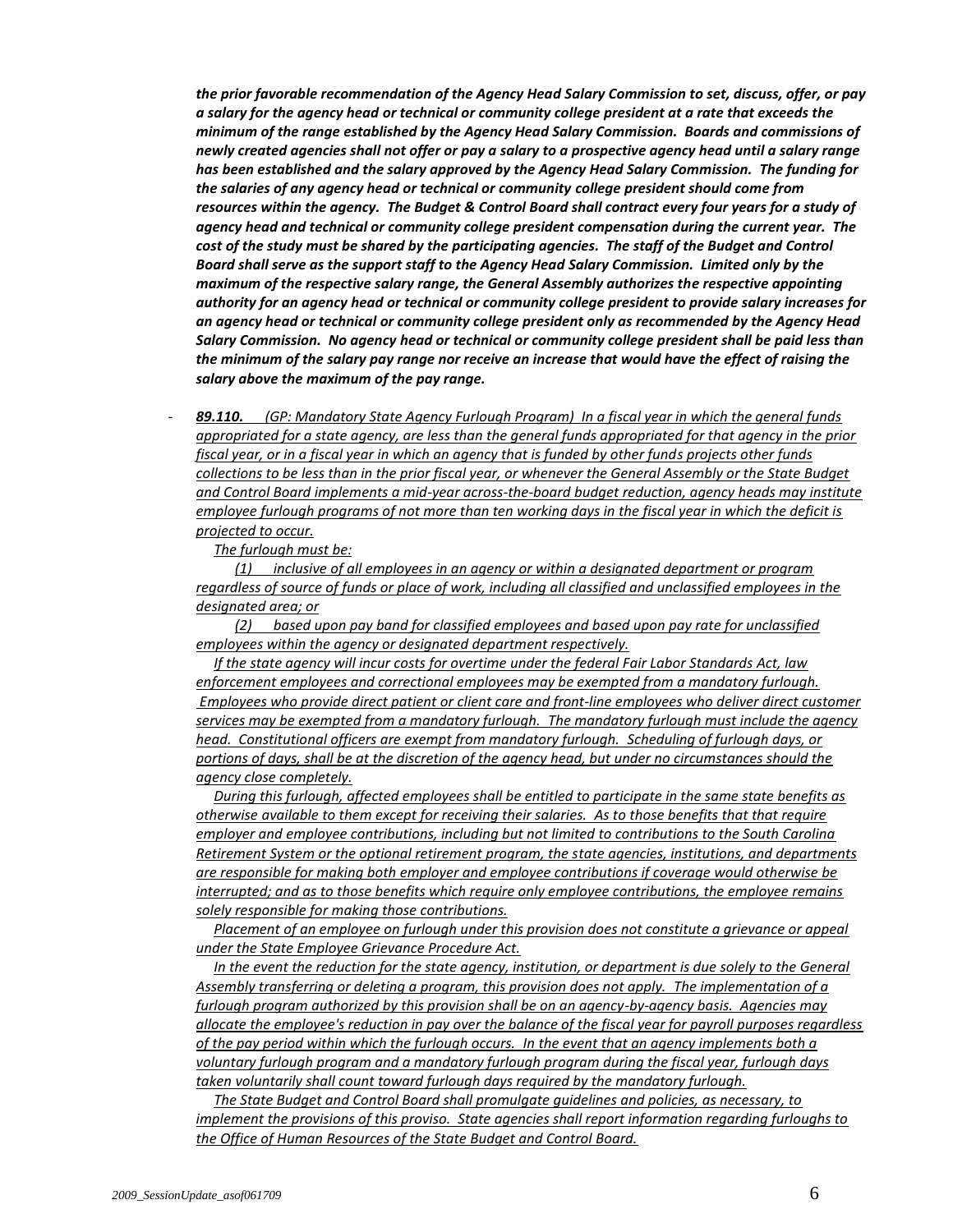*The Office of Human Resources of the State Budget and Control Board must provide consultation and guidance to each state agency implementing a furlough or reduction in force regarding the long term career development of its employees and the potential financial benefit of implementing a furlough program or reduction in force.*

 *This provision does not apply to employees of those state agencies or institutions covered by Section 8- 11-193 of the 1976 Code, and Section 8-11-193, rather than this provision continues to apply to those employees in the manner provided by law.*

- *89.116. (GP: Transparency) State agencies must publish on their homepage a listing of all programs funded during the current fiscal year with funds from the American Recovery and Reinvestment Act of 2009 to include program name, location, starting date, and funding level. This listing must be updated quarterly to allow the public to easily identify how these funds are being used.*
- *89.118. (GP: ARRA Oversight) In order to provide transparency and accountability, and to maintain the separation of duties as provided by our Constitution, the State Treasurer and Comptroller General shall organize and co-chair a committee for monitoring funds associated with the American Recovery and Reinvestment Act of 2009. This committee shall collect information from state agencies and institutions regarding funds received from the American Recovery and Reinvestment Act of 2009. Information collected shall include, but not be limited to, the name of state agency or institution, the program designation, the purpose for which the funds were received and expended, and the amount of funds received and expended. The information shall also include data and documentation on job creation resulting from receipt of the federal stimulus funds and any other data or explanation as required by the American Recovery and Reinvestment Act of 2009. The co-chairs may also require local government entities to provide any information deemed relevant to provide disclosure of the American Recovery and Reinvestment Act of 2009 funds to the public, including audit reports.*
- *89.121. (GP: Printed Report Requirements) (A) For Fiscal Year 2009-10, state supported institutions of higher learning shall not be required to submit printed reports mandated by Sections 2-47-40, 2-47-50, and 59-103-110 of the 1976 Code, and shall instead only submit the documents electronically.*

 *Submission of the plans or reports required by Sections 2-47-55, 59-101-350, 59-103-30, 59-103-45(4), and 59-103-160(D) shall be waived for the current fiscal year, except institutions of higher learning must continue to report under 2-47-55 year one of the Comprehensive Permanent Improvement Plan, student pass rates on professional examinations, and data elements otherwise required for the Commission on Higher Education Management Information System. The commission, in consultation with institutions, shall take further action to reduce data reporting burdens as possible.*

 *(B) For Fiscal Year 2009-10, the Department of Agriculture shall not be required to submit printed reports mandated by Section 46-49-10 of the 1976 Code. The department shall provide these reports electronically and shall use any monetary savings for K5-12 agriculture education programs.*

 *(C) For Fiscal Year 2009-10 the Department of Health and Human Services shall not be required to provide printed copies of the Medicaid Annual Report required pursuant to Section 44-6-80 of the 1976 Code and the Provider Reimbursement Rate Report required pursuant to proviso 21.16, and shall instead only submit the documents electronically.*

 *(D) For Fiscal Year 2009-10 the Department of Commerce is prohibited from printing and distributing or mailing hard copy color brochures, that have been produced at department expense, to members of the General Assembly. Brochures or documents provided to members of the General Assembly shall only be produced in black and white.*

 *(E) For Fiscal Year 2009-10, the Department of Transportation shall not be required to submit printed reports or publications mandated by Sections 1-11-58, 2-47-55, and 58-17-1450 of the 1976 Code.*

 *The Department of Transportation may combine their Annual Report and Mass Transit Report into their Annual Accountability Report.*

- *89.125. (GP: Fines and Fees Report) In order to promote accountability and transparency, each state agency must provide and release to the public via the agency's website, a report of all aggregate amounts of fines and fees that were charged and collected by that state agency in the prior fiscal year. The report shall include, but not be limited to: (1) the code section, regulation, or proviso that authorized the fines and fees to be charged, collected, or received; (2) the amount received by source; (3) the purpose for which*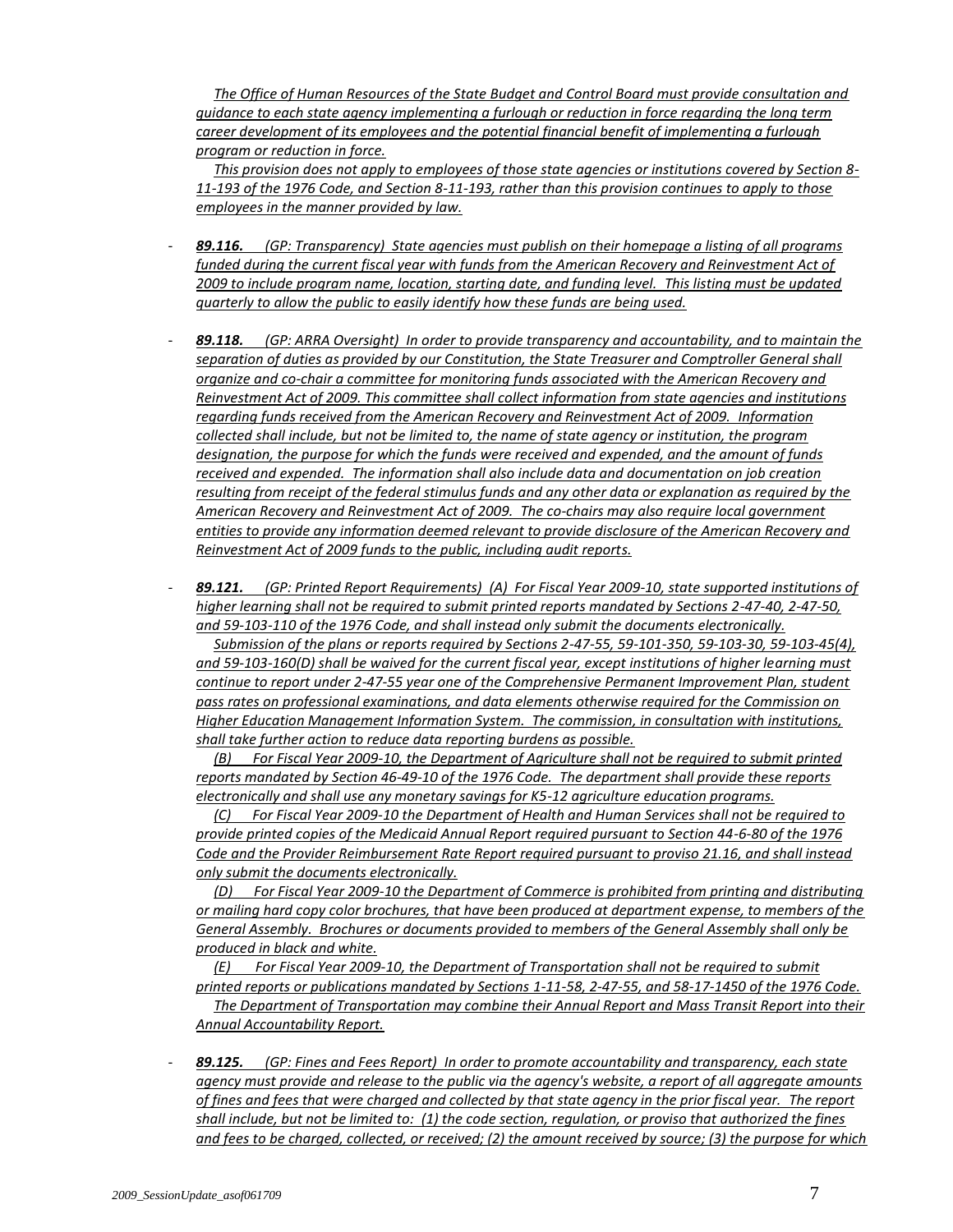*the funds were expended by the agency; (4) the amount of funds transferred to the general fund, if applicable, and the authority by which the transfer took place; and (5) the amount of funds transferred to another entity, if applicable, and the authority by which the transfer took place, as well as the name of the entity to which the funds were transferred. The report must be posted online by September 1st. Additionally, the report must be delivered to the Chairman of the Senate Finance Committee and the Chairman of the House Ways and Means Committee by September 1st. Funds appropriated to and/or authorized for use by each state agency shall be used to accomplish this directive.*

- *89.126. (GP: Information Technology Inventory) A governmental body, as defined by Section 11-35- 310(18) of the 1976 Code, must conduct an inventory of information technology hardware. The information technology hardware subject to the inventory and the information required to be provided shall be defined by the technical collaboration work group established as part of the legislatively directed Statewide Strategic Information Technology Plan process. At a minimum, the inventory shall include: (1) the manufacturer, model number and date of acquisition of the information technology hardware; (2) a description of any software or firmware required for the operation of the information technology hardware; (3) the term, renewal options, and date of expiration of any maintenance agreements applicable to the information technology hardware; (4) the term and expiration date of any warranty periods applicable to the information technology hardware; and (5) a description of any service level agreements applicable to the information technology hardware. The governmental body must report the inventory and related information to the State Information Technology Planning Office as soon as practicable, but no later than October 31, 2009. The State Information Technology Planning Office shall present the information and options for establishing a statewide maintenance contract to the Agency Directors Technology Advisory Committee for review and recommendations as to whether cost savings can be achieved by uniting maintenance services for specific categories of information technology hardware under a state term contract.*
- *89.133. (GP: Mandatory Furlough) In a fiscal year in which the general funds appropriated for a state agency are less than the general funds appropriated for that agency in the prior fiscal year, or whenever the General Assembly or the Budget and Control Board implements a midyear across-the-board budget reduction, and agency heads institute a mandatory employee furlough program, in determining which employees must participate in the program, agency heads should give consideration to furloughs for contract employees, post-TERI employees, and TERI employees before other employees. During this mandatory furlough, the state employees shall be entitled to participate in the same state benefits as otherwise available to them except for receiving their salaries. As to those benefits which require employer and employee contributions, the state agencies, institutions, and departments will be responsible for making both employer and employee contributions if coverage would otherwise be interrupted; and as to those benefits which require only employee contributions, the employee remains solely responsible for making those contributions. In the event an agency's reduction is due solely to the General Assembly transferring or deleting a program, this provision does not apply.*
- *89.134. (GP: Reduction In Force) In a fiscal year in which the general funds appropriated for a state agency are less than the general funds appropriated for that agency in the prior fiscal year, or whenever the General Assembly or the Budget and Control Board implements a midyear across-the-board budget reduction, and agency heads must make reductions in force, agency heads should give consideration to reductions of contract employees, post-TERI employees, and TERI employees before other employees. In the event an agency's reduction is due solely to the General Assembly transferring or deleting a program, this provision does not apply.*
- *90.15. (SR: State Budget Stabilization Fund) It is the intent of the General Assembly to accept all available funds from the State Budget Stabilization Fund contained within the American Recovery and Reinvestment Act of 2009 and to authorize expenditure of such funds as delineated in this act.*
- *90.16. (SR: ARRA Fund Authorization) It is the intent of the General Assembly to accept all available funds from the State Budget Stabilization Fund contained within the American Recovery and Reinvestment*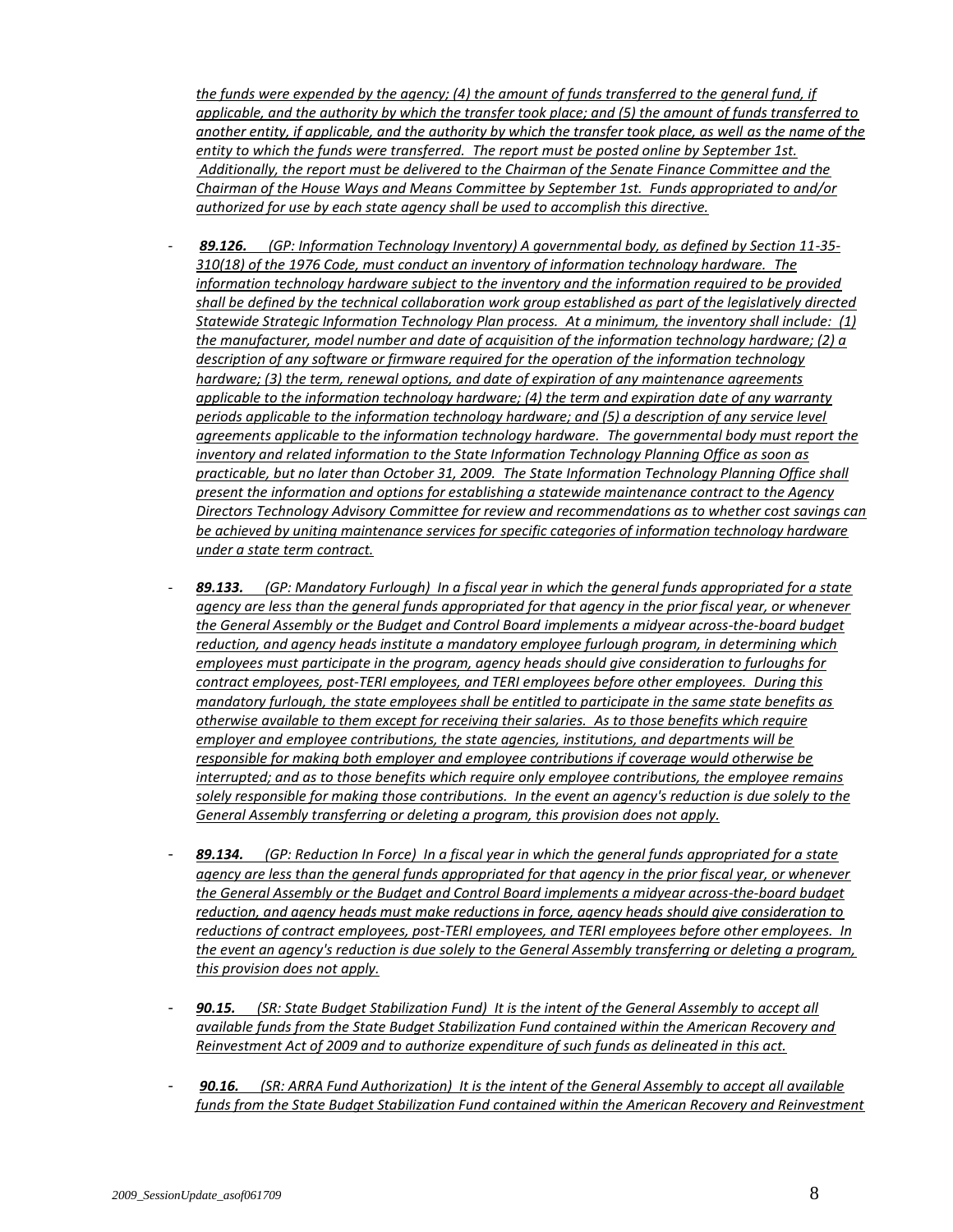*Act of 2009. The Office of State Budget is directed to increase agency federal fund authorizations for funds from the State Budget Stabilization Fund allocated by the General Assembly.*

#### *DELETED PROVISOS:*

- Several provisos were deleted because they had been codified or put in permanent law with the passage of Act 353 (S.530) of 2008. These included 6.10 (CHE: Mid-year reduction exemption), 7.1 (Tuition Grants: Mid-year reduction exemption), 15.5 (USC Beaufort Campus: Reciprocal Tuition), and 17.1 (MUSC: Family Practice Residency System).
- Another Proviso 6.21 (CHE: Higher Education Task Force) was deleted because the Task Force completed its work during the session and submitted its report to the General Assembly in April 2009. **The Committee's report,** *Leveraging Higher Education for a Stronger South Carolina: An Action Plan,* **and other information relating to the Committee's work is available on the Commission on Higher Education's website at [http://www.che.sc.gov/HigherEd\\_ActionPlan.htm.](http://www.che.sc.gov/HigherEd_ActionPlan.htm) The Commission on Higher Education is now focusing on the implementation of** *the Plan's* **recommendations.**

# **LEGISLATION**

# *Bills ENACTED or Pending Final Action of the General Assembly*

(Bills are listed in numeric order of the bill number with House bills (denoted by H.) listed first and followed by Senate bills (denoted by S.)

[H.3378 \(Act 8\)](http://www.scstatehouse.gov/sess118_2009-2010/bills/3378.htm) was signed into law on May 6. This bill relates to the implementation of furloughs by state agencies and provides additional flexibility for state agencies. It is noted that higher education institutions were provided similar flexibility with amendments to budget proviso 6.24 in the Appropriations Act (see above).

[H.3616,](http://www.scstatehouse.gov/sess118_2009-2010/bills/3616.htm) a bill for technical colleges to provide Enterprise Campus Authority for several technical colleges (Aiken, Greenville, York, Spartanburg, and Orangeburg-Calhoun) was vetoed by the Governor and took effect following an override of the veto by the House and Senate. The House overrode the veto on May 20, and the Senate overrode the veto on June 16. This is similar to legislation passed in recent years for Midlands Technical College and Trident Technical College.

[H.3664 \(Act 2\),](http://www.scstatehouse.gov/sess118_2009-2010/bills/3664.htm) the Higher Education Revenue Bond Act, amends Section 59-147-30, Code of Laws of South Carolina, 1976, relating to the issuance of revenue bonds under the provisions of the higher education revenue bond act, so as to clarify those eligible facilities which may be financed under the act; and to repeal section 59-147-120 relating to limitations on the issuance of certain revenue bonds.

[S.12,](http://www.scstatehouse.gov/sess118_2009-2010/bills/12.htm) a bill to establish the South Carolina Taxation Realignment Commission, to provide for the commission's membership, powers, duties, and responsibilities, to provide that the commission must conduct a comprehensive study of the state's tax system and submit a report of its recommended changes to further the goal of maintaining and enhancing the state as an optimum competitor in the effort to attract businesses and individuals to locate, live, work, and invest in the state, and to provide for procedures governing the consideration of legislation resulting from the commission's recommendations was enrolled for ratification following the adoption of a Conference Committee report on June 16. The bill now awaits ratification and subsequent consideration and action by the Governor.

S.97 [\(Act 13\)](http://www.scstatehouse.gov/sess118_2009-2010/bills/97.htm) became law on May 7 without the signature of the Governor. This bill adds members from two counties to the Central Carolina Technical College Commission.

[S.593 \(Act 32\)](http://www.scstatehouse.gov/sess118_2009-2010/bills/593.htm) which enables concealed weapons permit holders to take guns on school campuses provided the weapon remains in a locked compartment of a vehicle was signed into law by the Governor on June 2.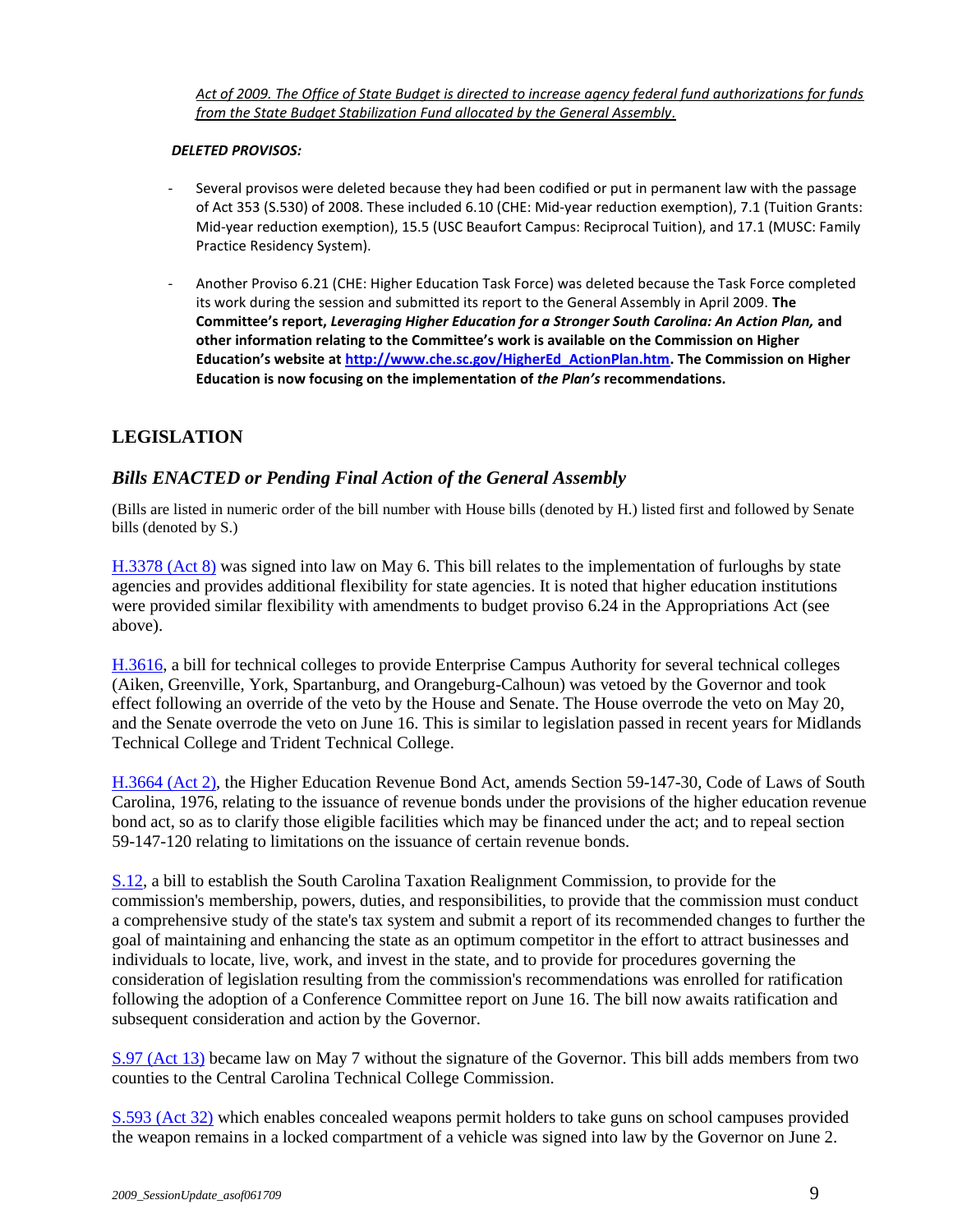[S.700](http://www.scstatehouse.gov/sess118_2009-2010/bills/700.htm) which authorizes USC to develop and construct a new facility for the Moore School of Business in the Innovista District on its Columbia Campus, became law without the signature of the Governor on June 2.

[S.116](http://www.scstatehouse.gov/sess118_2009-2010/bills/116.htm) relating to the consolidated procurement code was vetoed by the Governor and the veto was overridden on June 16 by the House and the Senate. The bill summary follows: An act to amend sectio[n 11-35-310,](http://www.scstatehouse.gov/code/t11c035.htm#11-35-310) as amended, Code of Laws of South Carolina, 1976, relating to definitions for purposes of the consolidated procurement code, so as to delete the definition for "office"; to amend section [11-35-1524,](http://www.scstatehouse.gov/code/t11c035.htm#11-35-1524) as amended, relating to vendor preferences, so as to provide for preferences for end products from South Carolina and from the United States and for contractors and subcontractors who employ individuals domiciled in South Carolina, to define certain terms, provide for eligibility requirements for the preferences, provide for application for the preferences and penalties for false application, and to make exceptions to the preferences; to amend section [11-35-40,](http://www.scstatehouse.gov/code/t11c035.htm#11-35-40) as amended, relating to compliance with federal requirements, so as to provide for compliance with the consolidated procurement code; to amend section [11-35-3215,](http://www.scstatehouse.gov/code/t11c035.htm#11-35-3215) relating to contracts for design services, so as to provide for a resident preference; and to repeal section [11-35-3025](http://www.scstatehouse.gov/code/t11c035.htm#11-35-3025) relating to approval of change orders in connection with certain contracts.

[S.232 \(Act 19\),](http://www.scstatehouse.gov/sess118_2009-2010/bills/232.htm) relating to the state energy policy was vetoed by the Governor on June 2 and awaits consideration of the General Assembly. The bill summary follows: An act to amend the Code of Laws of South Carolina, 1976, by adding section [48-52-220](http://www.scstatehouse.gov/code/t48c052.htm#48-52-220) so as to define "renewable energy resources" for purposes of the South Carolina energy efficiency act; by adding article 12 to chapter 52, title 48 so as to require state agencies to consider and implement cost effective energy, water, and wastewater conservation measures, to provide for audits, and to provide for reports to the state energy office; to amend sections [48-52-210,](http://www.scstatehouse.gov/code/t48c052.htm#48-52-210) [48-52-](http://www.scstatehouse.gov/code/t48c052.htm#48-52-420) [420,](http://www.scstatehouse.gov/code/t48c052.htm#48-52-420) an[d 48-52-430,](http://www.scstatehouse.gov/code/t48c052.htm#48-52-430) relating to the policies and purposes underlying the plan for energy policy, the duties of the state energy office, and the annual state energy action plan, so as to provide additional purposes and policies applicable to the plan for energy policy, provide that strategies of the State Energy Office promoting clean energy must include nuclear energy, renewable energy sources, and conservation and efficiency measures, and provide for additional reporting by that agency; and to amend section [58-3-530,](http://www.scstatehouse.gov/code/t58c003.htm#58-3-530) as amended, relating to the powers and duties of the state regulation of public utilities review committee, so as to require an annual review of the state energy action plan for submission to the General Assembly.

## *Bills of note that remain under consideration for the 2010 Session*

Higher Education Regulatory Relief Bills [\(H.3365](http://www.scstatehouse.gov/sess118_2009-2010/bills/3365.htm) for the research and four-year institutions and [H.3841](http://www.scstatehouse.gov/sess118_2009-2010/bills/3841.htm) for the technical colleges) that were introduced this session passed the House. As of the end of the session, these bills remain in the Senate Education Committee. It is expected that these bills will be considered at the beginning of the 2010 session. The bills are expected to be considered jointly by Senate Education Committee and the Senate Finance Higher Education Appropriations subcommittee, and hearings may be held in the interim. A report on other higher education bills that were introduced and remain under consideration will be provided at a later date.

# *CHE REGULATIONS Approved During the Session*

*Document #3196, SC National Guard Tuition Assistance Program* – See  $\bullet$ <http://www.scstatehouse.gov/regs/3196.doc> . Approved by expiration of legislative review period on 3/9/09 and final published in the State Register Volume 33, Issue 3, 3/27/09. These regulations were submitted during the 2008 to add Regulations 62-250 through 62-263 to provide for the college assistance program for National Guard members that is administered by the Commission on Higher Education. The program was added with the passage of Act 40 of 2007, which amended Chapter 114, Title 59, Code of Laws of South Carolina, 1976.